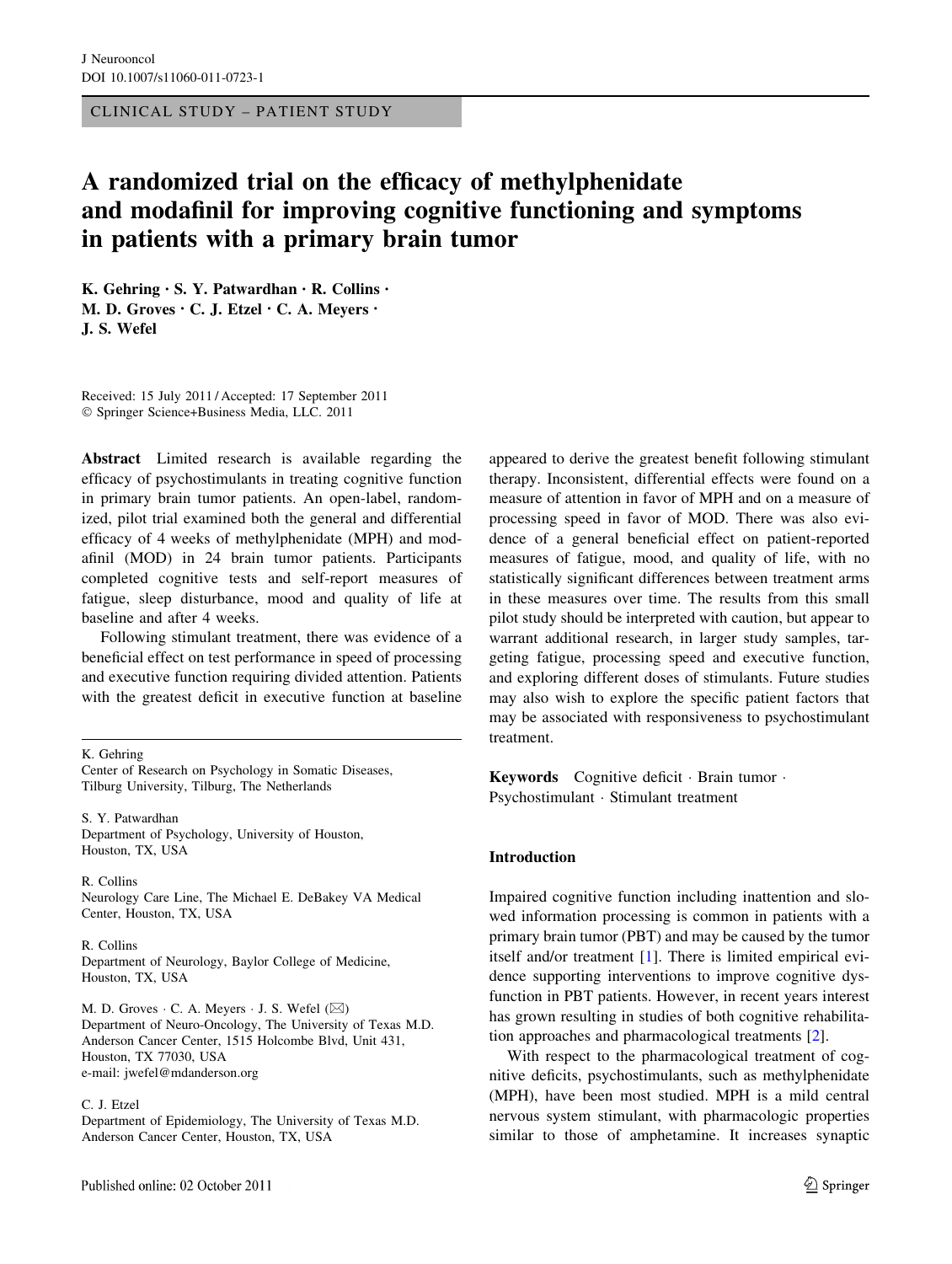concentrations of dopamine and norepinephrine in the brain [[3,](#page-8-0) [4](#page-8-0)], ultimately enhancing neural signal processing, predominantly within the prefrontal cortex [[5\]](#page-8-0). Clinically relevant doses of MPH have been shown to improve cognitive processes in humans with and without attention deficit [[5\]](#page-8-0). Besides MPH's traditional use in the treatment of attention deficit and narcolepsy, it has also been studied in Parkinson's disease [[6\]](#page-8-0), traumatic brain injury [\[7](#page-8-0)], medically ill older adults, and healthy individuals [\[8](#page-8-0)], based on its potential effects on cognitive function, depression and fatigue. However, a potential disadvantage of immediate release (IR) MPH is a relatively short half life requiring dosing two to three times a day. This practical limitation led to the development of sustained release (SR) MPH, which offers the convenience of once-daily dosing.

Modafinil (MOD) has also been developed and marketed as a novel wakefulness promoting drug. Originally, the mechanism of action of MOD was thought to differ from that of stimulant medications in that it was believed to have a nondopamine mechanism that would have more selective effects on cognitive function than MPH by specifically targeting aspects of attention and inhibitory control [[9\]](#page-8-0); [\[10–12\]](#page-8-0). However, recent findings have provided evidence for the role of dopamine and norepinephrine in MOD's pharmacological actions [[9,](#page-8-0) [13](#page-8-0), [14](#page-8-0)]. MOD has traditionally been prescribed to treat narcolepsy and other sleep disorders. However, it has also been studied in populations with attention deficit, schizophrenia [[14\]](#page-8-0), multiple sclerosis  $[15]$  $[15]$  and cancer  $[16]$ , and healthy and sleepdeprived individuals [[8](#page-8-0)] to enhance cognitive functioning and ameliorate fatigue.

Limited research is available regarding the efficacy of these psychostimulants in treating impaired cognitive function among PBT patients. Three studies using either MPH or MOD reported positive effects on various cognitive domains, however they did not include a non-treatment control group to account for practice effects and nonspecific treatment effects [[17–19\]](#page-8-0). The one double-blind randomized placebo-controlled study [\[20](#page-8-0)] that assessed the effect of prophylactic dexmethylphenidate in patients undergoing radiotherapy was closed prematurely owing to slow accrual and high drop-out. Underpowered analyses did not provide evidence of any positive effect on fatigue or cognitive functioning.

On the contrary, numerous studies have been conducted on the use of psychostimulants to reduce fatigue and depression among (non-brain) cancer patients, reporting modest successes [[21,](#page-8-0) [22\]](#page-8-0), and indicating acceptable safety and tolerance [[23](#page-8-0)]. Furthermore, the efficacy of both MPH and MOD for improving cognitive function in this population has also received attention from researchers [\[24–30](#page-8-0)].

The objective of the current open-label, randomized pilot trial was to compare IR-MPH with SR-MPH and MOD for the improvement of cognitive function and symptoms in PBT patients. Based on the early assumptions about the more selective mechanisms of action of MOD, it was hypothesized that MOD would have greater effects than MPH on measures of attention. Furthermore, it was expected that patients receiving MPH, regardless of form (i.e., IR versus SR) would demonstrate greater improvement relative to MOD treated patients on tests of memory, psychomotor processing speed and selective tests of executive function, consistent with the findings in an earlier phase I study [\[18](#page-8-0)]. Both MPH and MOD were expected to produce similar improvement on measures of fatigue, sleep, mood and quality of life.

### Methods

#### Participants

An open-label, randomized, pilot trial was designed to measure the differential efficacy of IR-MPH, SR-MPH, and MOD for the treatment of cognitive dysfunction and symptoms among PBT patients. This trial was approved by the institutional review board of the University of Texas M. D. Anderson Cancer Center (Houston, TX) and has been registered at [www.clinicaltrials.gov](http://www.clinicaltrials.gov) as NCT00418691. PBT patients were considered eligible for participation if they subjectively complained of cognitive decline or fatigue, and were secondarily being considered for stimulant therapy by their neuro-oncologist. Additional inclusion criteria included (1) KPS  $> 70$ , (2) age  $> 18$  and (3) the ability to speak and understand English or Spanish. Exclusion criteria included (1) current use of psychostimulants, monoamine oxidase inhibitors, anticoagulants, drugs similar to erythropoietin, or illicit drugs, (2) history of hypersensitivity reaction to MPH or MOD, (3) history of uncontrolled seizures, cardiac or pulmonary disease, (4) uncontrolled hypertension (systolic  $>140$  mm Hg, diastolic  $> 90$  mm Hg, or not on a stable dose of anti-hypertensive medication for the past month), (5) severe headaches, (6) glaucoma, (7) narcolepsy, (8) Tourette's syndrome, (9) major psychiatric diagnosis, (10) alcohol or drug abuse, (11) current use of herbals/supplements for fatigue relief, e.g. gingko, ginseng, St. John's Wort, dehydroepiandrosterone, (12) unstable dose of antidepressants, and (13) other comorbidities or medications that in the treating physician's opinion could potentially interfere with safe administration of MPH or MOD.

Based on previous data  $[10, 18]$  $[10, 18]$  $[10, 18]$  $[10, 18]$ , a sample of 75 patients (25 per group) was determined to provide a power of 0.9, at the  $P = 0.01$  significance level (and a standardized effect size of 1.13) to detect between arm differences in cognitive function.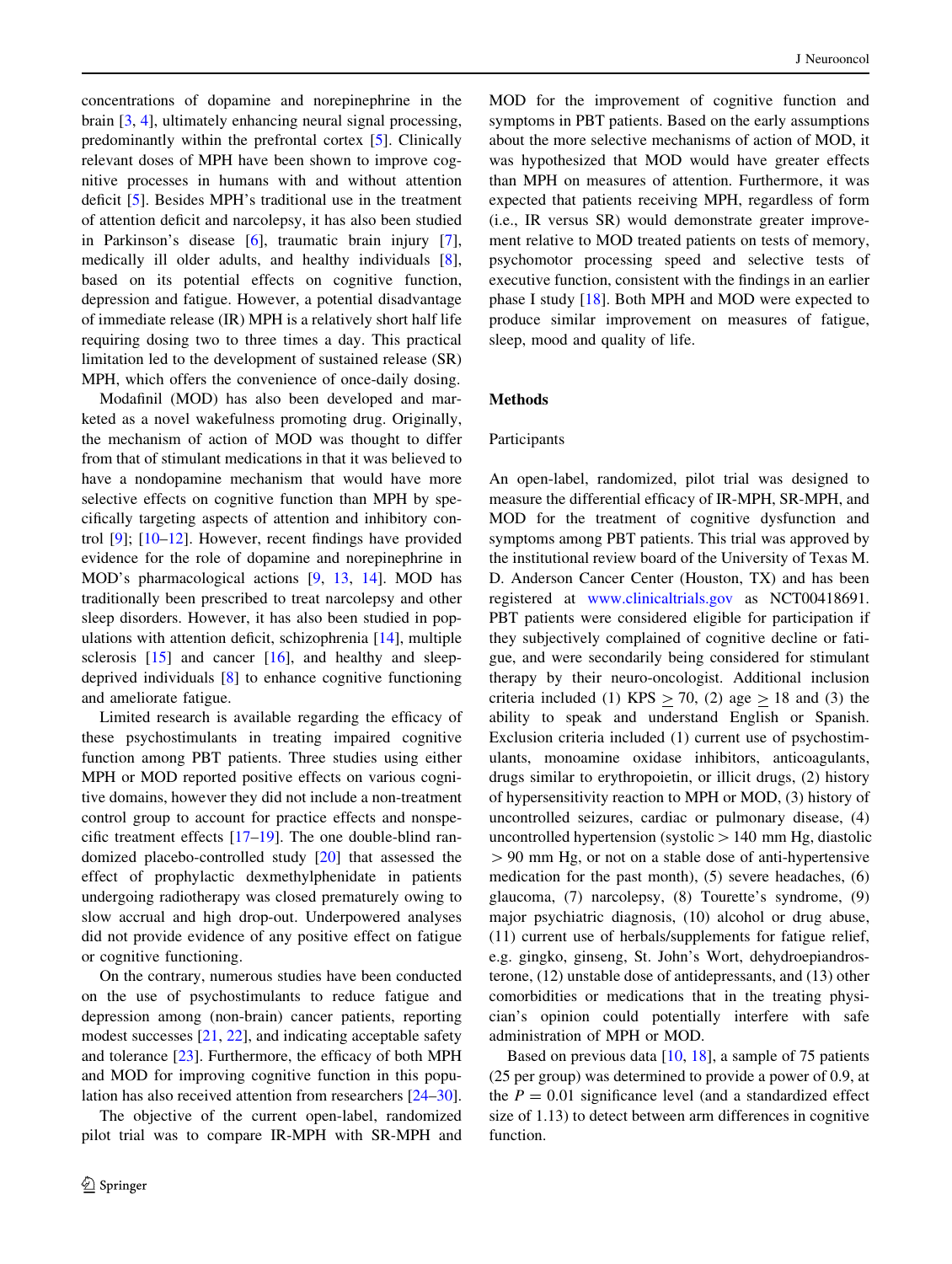### <span id="page-2-0"></span>Procedure

After consenting to the study, patients were stratified by tumor location (i.e., right versus left hemisphere) and randomly assigned to one of three conditions:

- 1) 10 mg b.i.d. of methylphenidate IR (Ritalin; IR-MPH) for 4 weeks
- 2) 18 mg q.d. (AM) of methylphenidate SR (Concerta; SR-MPH) for 4 weeks
- 3) 200 mg q.d. (AM) of modafinil (Provigil; MOD) for 4 weeks.

Patients completed cognitive testing as well as selfreport measures of fatigue, sleep disturbance, mood and quality of life at the time of registration (Day 0) and after treatment (median = Day 30; mean =  $31.5$ ,  $SD = 4.5$  days). Toxicity was monitored at the follow-up visit and was defined as the most common MPH or MOD adverse effects that are intolerable to the patient including: nervousness, headache, dizziness, abdominal pain, fever, flu syndrome, insomnia, anorexia, and nausea.

### Measures

The cognitive test battery included widely-used standardized psychometric instruments that have published normative data based on age, education, handedness and gender (Table 1). Alternate test forms were used when possible to minimize practice effects. Patient-reported outcomes included measures of fatigue, sleep, depression, anxiety, sleep disturbance, and quality of life (Table 1).

## Statistical analyses

Due to slow accrual, only 34 of the 75 planned patients were enrolled in the study. Given the small sample size in the study, an exploratory approach to the analyses was employed. Both the MPH groups were aggregated into one group to allow comparison of the efficacy of MPH versus MOD in the final analyses. Baseline group differences in sociodemographic, clinical, cognitive test scores and symptom questionnaire variables were examined with independent  $T$  tests. We sought to determine if there was a beneficial general stimulant effect in the total study sample

| Table 1 Cognitive tests, mood,<br>symptom and quality of life | Domain                               | Measure                                           | Abbreviation         |
|---------------------------------------------------------------|--------------------------------------|---------------------------------------------------|----------------------|
| measures grouped by domain                                    | Attention                            | WAIS-III Digit Span <sup>a</sup>                  | Dig-Span             |
|                                                               | Speed of Processing                  | WAIS-III Digit Symbol <sup>a</sup>                | Dig-Sym              |
|                                                               |                                      | Trail Making Test Part A                          | <b>TMTA</b>          |
|                                                               | Memory                               | HVLT-R Immediate Recall (Trials 1–3)              | <b>HVLT-R IR</b>     |
|                                                               |                                      | <b>HVLT-R Delayed Recall</b>                      | <b>HVLT-R DR</b>     |
|                                                               |                                      | <b>HVLT-R Delayed Recognition</b>                 | <b>HVLT-R DRecog</b> |
|                                                               | <b>Executive Function</b>            | Trail Making Test Part B                          | <b>TMTB</b>          |
|                                                               |                                      | MAE Controlled Oral Word Association <sup>a</sup> | COWA                 |
|                                                               | Motor Dexterity                      | Lafayette Grooved Pegboard dominant hand          | $Peg-D$              |
|                                                               |                                      | Lafayette Grooved Pegboard non-dominant hand      | Peg-ND               |
|                                                               | Functional Independence <sup>b</sup> | Functional Independence Measure                   | <b>FIM</b>           |
|                                                               | Fatigue                              | <b>Brief Fatigue Inventory</b>                    | <b>BFI</b> Total     |
| WAIS-III Wechsler Adult                                       |                                      | POMS Fatigue-Inertia                              | POMS-Fat             |
| Intelligence Scale-Third                                      |                                      | POMS Vigor-Activity                               | POMS-Vig             |
| Edition, HVLT-R Hopkins                                       | Sleep                                | Brief Sleep Disturbance Scale                     | <b>BSDS</b>          |
| Verbal Learning Test-Revised,                                 | Mood/Affective State                 | Beck Depression Inventory-II                      | <b>BDI-II</b>        |
| MAE Multilingual Aphasia<br>Examination, POMS Profile of      |                                      | STAI State anxiety                                | STAI-State           |
| Mood States, STAI State-Trait                                 |                                      | <b>STAI</b> Trait anxiety                         | STAI-Trait           |
| Anxiety Inventory, FACT                                       |                                      | <b>POMS</b> Confusion-Bewilderment                | POMS-Conf            |
| Functional Anxiety of Cancer<br>Therapy                       |                                      | <b>POMS</b> Tension-Anxiety                       | POMS-Ten             |
| <sup>a</sup> Use of standardized scores, in                   |                                      | POMS Depression-Dejection                         | POMS-Dep             |
| which calculation was based on                                |                                      | POMS Anger-Hostility                              | POMS-Ang             |
| published normative data for                                  | Quality of Life                      | FACT-General score                                | FACT-G               |
| age, education, handedness and/                               |                                      | FACT-Brain module score                           | <b>FACT-BR</b>       |
| or gender<br><sup>b</sup> Only measured at baseline           |                                      | FACT-Total score                                  | FACT-TOT             |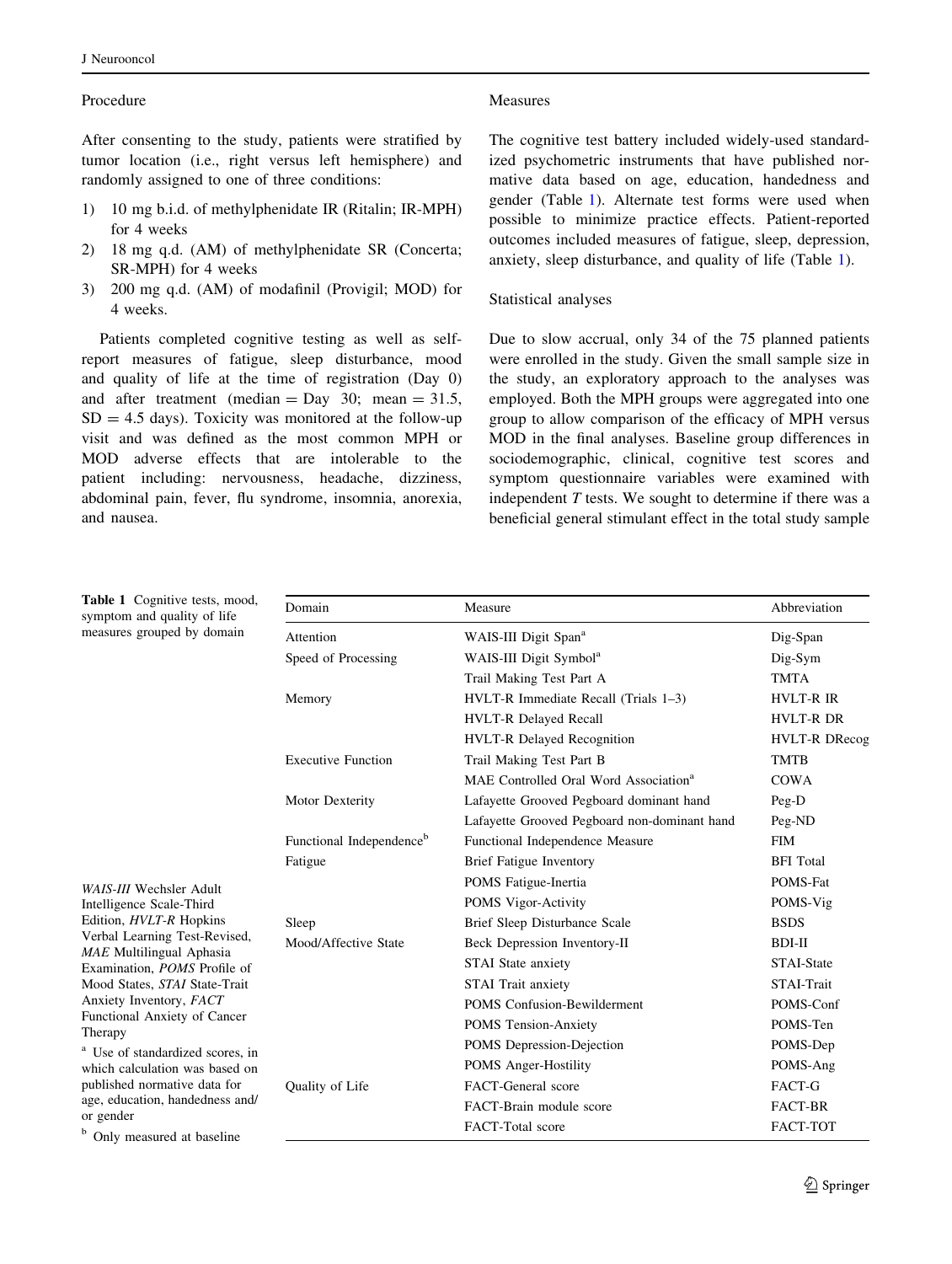and if there was a differential effect attributable to the specific stimulant agent. Two statistical approaches were employed to analyze group mean changes as well as the proportion of individuals who exhibited a clinically meaningful improvement. Given the small sample and exploratory nature of the analyses, no corrections for multiple statistical testing were applied and alpha level of  $\leq 0.05$  was used to establish statistical significance. For all statistical tests, PASW Statistics 17.0 (SPSS Inc. Chicago, Illinois) was used.

### Analysis of stimulant effects on group means

T tests comparing the mean scores from the follow-up assessment with the baseline assessment were performed to determine if there was evidence of a beneficial treatment effect.

## Analysis of individual improvement after stimulant treatment

Meaningful improvement in outcome measures at the level of the individual patient was also determined. Change in cognitive tests scores relative to baseline was calculated and patients were categorized as improved, versus stable/ declined using the practice effect adjusted reliable change index  $(RCI + PE)$  based on Chelune [\[31\]](#page-8-0). The RCI was derived from the standard error of measurement of each cognitive test using published normative data from healthy controls [[32–35\]](#page-8-0). Based on a (pre-determined) 90% confidence interval, the difference in test score from baseline to the next assessment, that would be expected if no real change occurred, can be calculated as follows:

$$
RCI = 1.64(SE_{diff}), \text{ where } SE_{diff} = [2(SEM)^{2}]^{1/2}
$$
  
and SEM = SD<sub>1</sub>(1 – r<sub>12</sub>)<sup>1/2</sup>

where SD is the standard deviation of the baseline assessment, SEM is the standard error of measurement, and r is the test–retest reliability statistic. All RCI thresholds were rounded to the nearest whole number. After adjusting for the mean practice effect, changes that did not meet the RCI threshold for improvement were categorized as nonimproved (i.e., stable or declined) performance. Subsequently, the statistical significance of the proportion of patients with cognitive improvement was determined with a binomial test.

For each self-report measure, a minimally important difference (MID) criterion was calculated based on the standard approach used with health-related quality of life measures [\[36](#page-8-0)], which sets the MID criterion at 0.5 standard deviation (SD) from the mean of the total study group scores at baseline. This criterion was (liberally) applied to

all symptom outcome measures used in this study. As binomial statistical testing was not possible for these measures, 90% confidence intervals for the proportion of improvers were calculated with the binomial formula.

# Comparative analysis of effects of MPH and MOD treatment on subgroup means

Potential differential effects of treatment with either MPH or MOD on cognitive tests and self-report measures were analyzed with repeated measures analyses of covariance (RM-ANCOVA), always using the baseline test score or self-report rating as a covariate.

Other possible confounders were identified based on observed differences in sociodemographic or clinical variables between groups at baseline and the associations of these variables with the outcome measure. In order to obtain parsimonious models, given the small sample sizes, covariates were maintained in the RM-ANCOVA model if they had a statistically significant multivariate contribution. Otherwise, the analysis was conducted without that covariate.

## Comparative analysis of individual improvement after MPH and MOD treatment

Differences in proportions of patients with improvement on cognitive tests and self-report measures in the MPH versus the MOD group were tested with Fisher's exact tests.

### Results

### Patient recruitment

This trial enrolled patients from March, 2004 until February, 2009 and was terminated due to slow accrual. Of the 34 patients accrued, 24 were randomized to MPH (11 were randomized to the IR-MPH group, 13 to the SR-MPH group) and 10 to the MOD group. Ten patients subsequently dropped out or were excluded from analysis. Patients were excluded due to tumor progression  $(MPH = 2, MOD = 1)$  and delirium associated with an infection requiring hospitalization ( $MOD = 1$ ). Patients dropped out for the following reasons: prescription not filled (MPH  $= 2$ , MOD  $= 1$ ), discontinued medication due to nausea ( $MOD = 1$ , possibly related to study medication) or hyperactivity  $(MOD = 1$ , believed to be related to increased steroid dose) and missed follow-up (MPH  $=$  1).

### Baseline group comparisons

Despite randomization, the MOD group had a significantly higher proportion of male participants, and a higher mean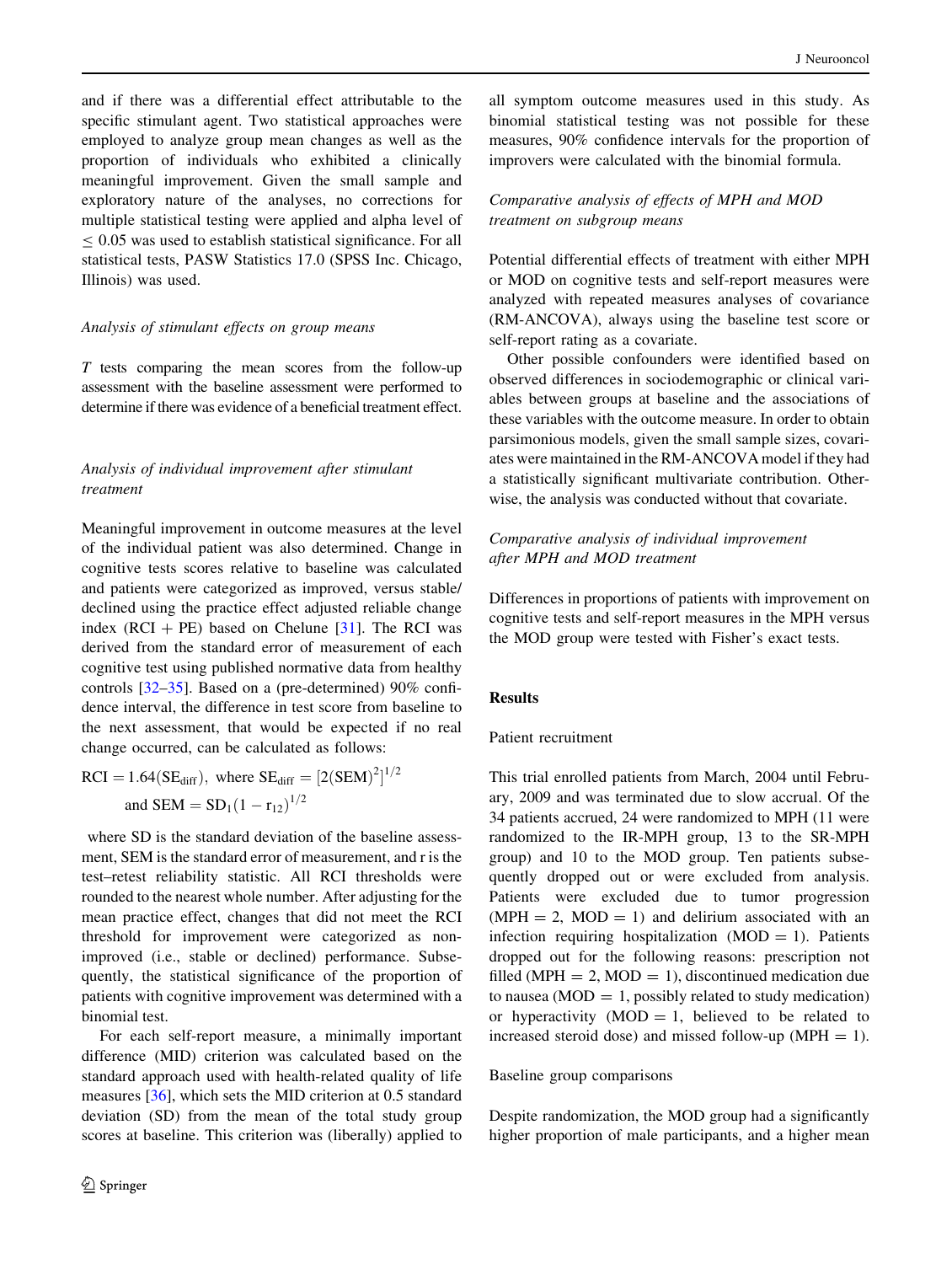age than the MPH group (Table 2). For HVLT-R DRecog only, gender remained as a significant multivariate covariate in the model. There were no statistically significant differences in clinical variables, cognitive test scores or self-report measures between groups (Tables 2 and [4](#page-7-0)).

### Stimulant effects on group means

PBT patients demonstrated improvement in Dig-Sym and TMTB after stimulant treatment. Unexpectedly, cognitive performance declined after treatment in COWA and HVLT-R DRecog. Post-hoc  $T$  tests indicated that the change in these cognitive scores was not significantly related to radiographic evidence of progressive disease (PD) within 16 weeks after study completion ( $P = 0.81$ ;  $P = 0.07$ , respectively), although there was a statistical trend for HVLT-R DRecog-score. It should be noted that there was no difference in the number of patients with post study PD within 16 weeks between the MPH and MOD groups (Table 2).

With regard to the symptom scores, improvement in symptoms after stimulant treatment was observed on nearly all of the measures (Table [3\)](#page-5-0).

Individual improvement after stimulant treatment

On the TMTB, 32% of patients evidenced improvement based on the  $RCI + PE$  after stimulant treatment, which was significant according to the binomial test. No other cognitive test demonstrated a statistically significant rate of improvement (Table [3](#page-5-0)). More than 50% of the total group reported symptom improvement based on the MID for the BDI-II, POMS-Fat, and POMS-Conf, with a mean magnitude of 0.5–0.7 SD.

Effects of MPH and MOD treatment on subgroup means

Statistically significant differences in mean cognitive scores between groups over time (Table [4\)](#page-7-0) were observed in both Dig-Span and TMTA. The patterns of results

| <b>MPH</b><br>$(N = 19)$ | <b>MOD</b><br>$(N = 5)$ | $\boldsymbol{P}$ |
|--------------------------|-------------------------|------------------|
| 42.5 $(10.2)$            | 54.4 (7.7)              | $0.02*$          |
| 14.8(2.1)                | 13.0(3.0)               | 0.12             |
| $29.0(28-44)$            | $30.0(26-36)$           | 0.87             |
| 370 (103-3334)           | 1105 (315–4413)         | 0.19             |
| 120(6.8)                 | 116(9.9)                | 0.32             |
| 42%                      | 100%                    | $0.03*$          |
| 95%                      | 100%                    | 1.00             |
| 58%                      | 80%                     | 0.62             |
| 84%                      | 100%                    | 1.00             |
|                          |                         | 0.81             |
| 16%                      | $\overline{0}$          |                  |
| 37%                      | 40%                     |                  |
| 32%                      | 60%                     |                  |
| 16%                      | $\mathbf{0}$            |                  |
|                          |                         | 0.64             |
| 5%                       | $\overline{0}$          |                  |
| 10%                      | 20%                     |                  |
| 85%                      | 80%                     |                  |
| 79%                      | 100%                    | 0.54             |
| 84%                      | 100%                    | 1.00             |
| 63%                      | 60%                     | 1.00             |
| $24\%$ <sup>b</sup>      | 20%                     | 1.00             |
|                          |                         |                  |

SD Standard deviation, PD progressive disease

Differences in means were analyzed with independent T tests, differences in medians with Mann–Whitney (exact) tests, and proportions with Fisher's exact tests;  $* P < .05$ 

<sup>a</sup> Other tumor types: medulloblastoma (1), primary CNS lymphoma (1), hemangiopericytoma (1)

<sup>b</sup> Data of two individuals missing (moved to other hospital)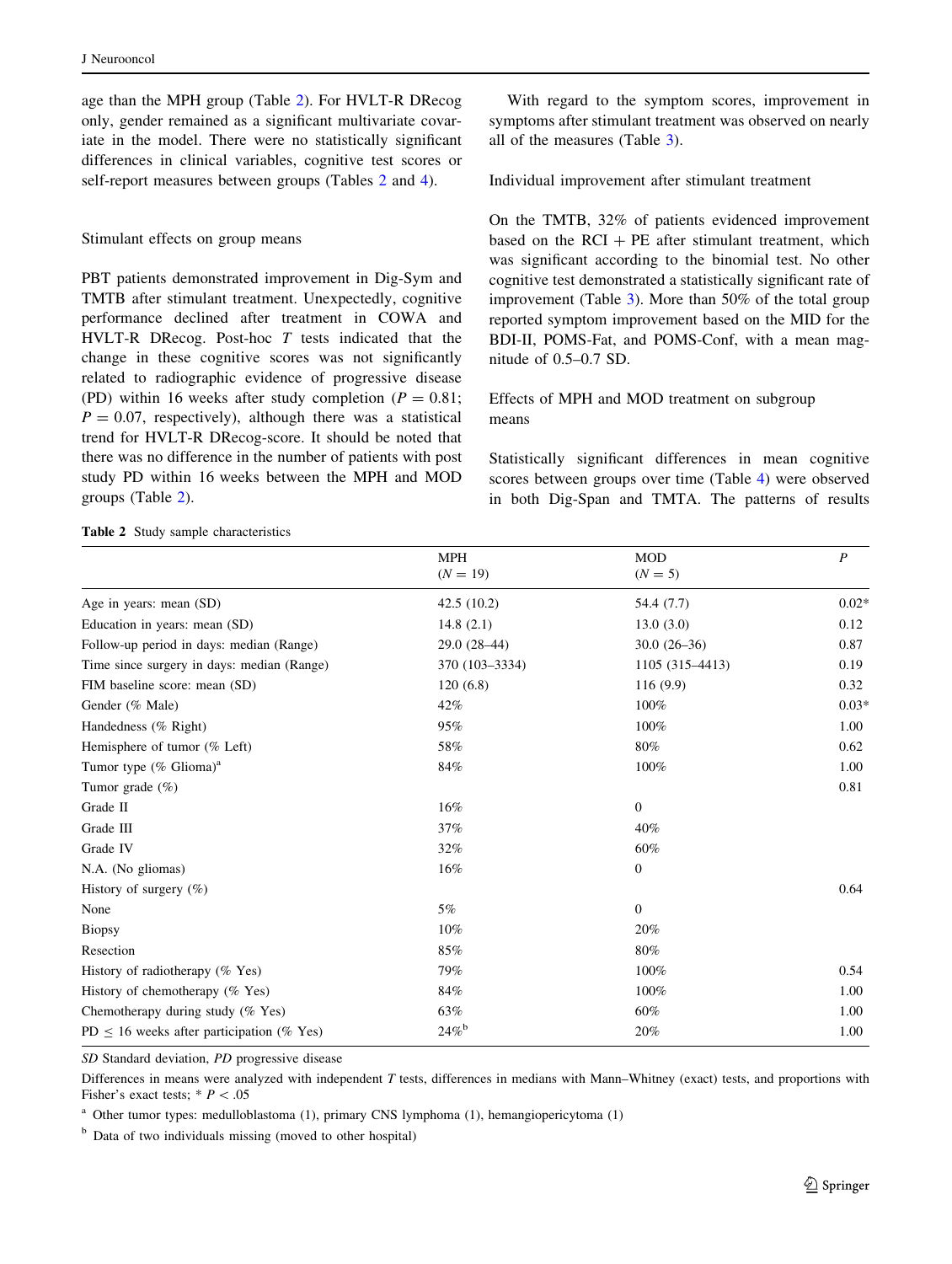<span id="page-5-0"></span>Table 3 General stimulant effects on cognitive tests and self-report symptom measures in total study sample: analyses of group means and frequency of improvement

|                              |                         | T1             | T <sub>2</sub> | Sample $T$ test<br>size |                  | $RCI + PE / MID$<br>improvement | Binomial<br>testing/90%-<br>confidence<br>interval <sup>3</sup> | Mean<br>change <sup>a</sup> |
|------------------------------|-------------------------|----------------|----------------|-------------------------|------------------|---------------------------------|-----------------------------------------------------------------|-----------------------------|
|                              | Measure                 | Mean (SD)      | Mean (SD)      | $\boldsymbol{N}$        | $\boldsymbol{P}$ | % (N)                           | $P/\%$                                                          | Z(SD)                       |
| Cognitive tests <sup>1</sup> | Dig-Span                | $-0.29(1.17)$  | $-0.38(1.17)$  | 24                      | 0.54             | 0(0)                            | 1.00                                                            | $-0.10(0.52)$               |
|                              | Dig-Sym                 | $-0.86(1.08)$  | $-0.57(1.32)$  | 24                      | $0.02*$          | 8(2)                            | 0.71                                                            | 0.29(0.56)                  |
|                              | <b>TMTA</b>             | $-1.67(3.33)$  | $-2.38(6.30)$  | 23                      | 0.38             | 4(1)                            | 0.90                                                            | $-0.71(3.80)$               |
|                              | <b>TMTB</b>             | $-2.95(5.60)$  | $-1.66(4.16)$  | $22\,$                  | $0.02*$          | 32(7)                           | $< 0.01*$                                                       | 1.29(2.24)                  |
|                              | <b>HVLT-R IR</b>        | $-1.57(2.12)$  | $-1.58(2.21)$  | 23                      | 0.80             | 4(1)                            | 0.91                                                            | $-0.04(1.02)$               |
|                              | <b>HVLT-R DR</b>        | $-1.81(2.41)$  | $-1.40(2.40)$  | 23                      | 0.05             | 0(0)                            | 0.91                                                            | 0.39(0.98)                  |
|                              | <b>HVLT-R DRecog</b>    | $-0.53(1.23)$  | $-1.23(1.75)$  | 23                      | $0.03*$          | 4(1)                            | 1.00                                                            | $-0.73(1.54)$               |
|                              | <b>COWA</b>             | $-0.55(1.19)$  | $-0.88(1.13)$  | 24                      | $0.02*$          | 0(0)                            | 1.00                                                            | $-0.33(0.58)$               |
|                              | Peg-D                   | $-3.99(6.49)$  | $-4.41(8.27)$  | 24                      | 0.53             | 8(2)                            | 0.71                                                            | $-0.42(3.56)$               |
|                              | Peg-ND                  | $-2.68(4.91)$  | $-1.61(2.61)$  | 22                      | 0.68             | 14(3)                           | 0.38                                                            | 0.12(1.98)                  |
| Symptom measures $2$         | BFI Total <sup>b</sup>  | 40.25 (21.60)  | 32.33 (19.42)  | 24                      | $0.04*$          | 46(11)                          | 29-63%                                                          | 0.37(0.17)                  |
|                              | POMS-Fat <sup>b</sup>   | 13.46 (6.50)   | 9.04(6.40)     | 24                      | $< 0.01*$        | 50(12)                          | 33-67%                                                          | 0.68(0.18)                  |
|                              | POMS-Vig                | 13.38(7.75)    | 15.71 (7.09)   | 24                      | $0.04*$          | 46(11)                          | 29-63%                                                          | 0.30(0.14)                  |
|                              | BSDS Sleep <sup>b</sup> | 22.58 (11.36)  | 20.29 (9.25)   | 24                      | 0.19             | 25(6)                           | 11-40%                                                          | 0.20(0.14)                  |
|                              | $BDI-IIb$               | 13.17 (8.91)   | 7.92 (5.69)    | 24                      | $< 0.01*$        | 50(12)                          | 33-67%                                                          | 0.59(0.16)                  |
|                              | STAI-State <sup>b</sup> | 36.78 (10.33)  | 33.48 (7.98)   | 23                      | $0.03*$          | 42(10)                          | 25-58%                                                          | 0.34(0.14)                  |
|                              | STAI-Trait <sup>b</sup> | 37.78 (10.73)  | 35.92 (9.10)   | 24                      | $0.17\,$         | 0(0)                            | $\mathbf{0}$                                                    | $-0.02(0.01)$               |
|                              | POMS-Confb              | 10.79(5.05)    | 7.17(3.81)     | 24                      | $< 0.01*$        | 63(15)                          | 46-79%                                                          | 0.71(0.17)                  |
|                              | POMS-Ten <sup>b</sup>   | 10.96(6.08)    | 9.38(5.88)     | 24                      | 0.09             | 33(8)                           | 18-49%                                                          | 0.26(0.15)                  |
|                              | POMS-Depr <sup>b</sup>  | 12.38 (10.36)  | 7.67(7.45)     | 24                      | $< 0.01*$        | 46(11)                          | 29-63%                                                          | 0.45(0.10)                  |
|                              | POMS-Ang <sup>b</sup>   | 8.63 (7.90)    | 5.83(6.07)     | 24                      | $< 0.01*$        | 42(10)                          | 25-58%                                                          | 0.35(0.11)                  |
|                              | FACT-G                  | 76.95 (14.58)  | 82.33 (13.89)  | 24                      | $0.03*$          | 29(7)                           | 20-44%                                                          | 0.37(0.16)                  |
|                              | FACT-BR                 | 47.42 (11.61)  | 52.29 (10.76)  | 24                      | $0.01*$          | 38(9)                           | $21 - 54%$                                                      | 0.42(0.13)                  |
|                              | FACT-TOT                | 124.37 (23.87) | 134.71 (22.57) | 24                      | $< 0.01*$        | 38(9)                           | 21-54%                                                          | 0.43(0.13)                  |

 $TI$  Pre-stimulant treatment assessment,  $TZ$  Post-stimulant treatment assessment,  $RCI + PE$  Practice effect adjusted Reliable Change Index for cognitive tests, MID Minimally Important Difference (based on 0.5 SD) for symptom measures. SD Standard deviation. Abbreviations of tests/ measures: see Table [1](#page-2-0)

<sup>1</sup> Raw scores were converted to standardized Z-scores based on published normative data

<sup>2</sup> Raw scores are shown for the symptom measures

<sup>3</sup> Binomial testing was used for cognitive scores; 90% confidence interval was determined for symptom scores

<sup>a</sup> For cognitive tests: mean differences in Z-scores, For symptom measures: individual change scores divided by total group baseline

<sup>b</sup> Higher score indicates evaluated as worse

 $* P < .05$ 

suggested that for Dig-Span the MPH group remained stable, while the MOD group declined. For TMTA, the MOD group improved while the MPH group remained stable or declined slightly. There were no statistically significant differences in symptom scores over time between the two groups (Table [4\)](#page-7-0).

# Individual improvement after MPH and MOD treatment

There were no differences between the two stimulant groups in the proportion of patients that had a  $RCI + PE$  improvement on the cognitive tests, or a MID improvement on the symptom measures (Table [4\)](#page-7-0).

Change in cognitive scores between lowestversus higher-performers at baseline

Since recent research suggested that both MPH and MOD may be more efficacious in participants with greater cognitive impairment  $[11, 37, 38]$  $[11, 37, 38]$  $[11, 37, 38]$  $[11, 37, 38]$  $[11, 37, 38]$  $[11, 37, 38]$  $[11, 37, 38]$ , T tests were conducted to examine the differences in cognitive change scores for the quartile of cases with the lowest scores at baseline, versus the three quartiles of cases with higher performance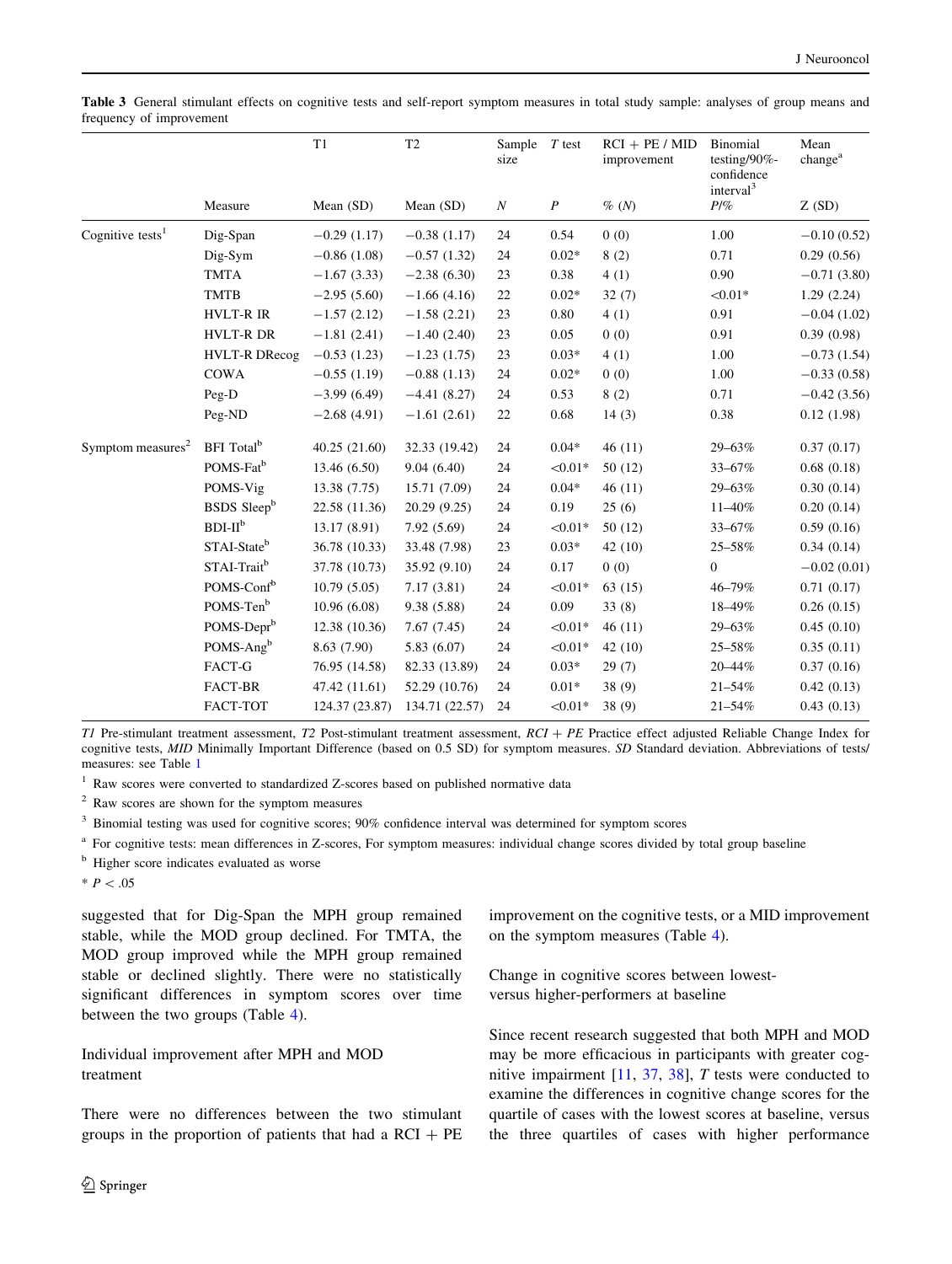combined, for each specific cognitive measure. Patients with low baseline evidenced greater improvement on TMT-B only ( $P\lt$  .001).

# Discussion

Following a fixed dose of stimulant treatment, patients with PBT improved on tests of speed of processing and executive function requiring divided attention (Dig-Sym and TMTB, respectively).

Comparisons between MPH and MOD treatment did not demonstrate a statistically significant difference in rates of individual, clinically significant improvement (based on  $RCI + PE$  criteria) on any cognitive test. Individual improvement was most frequent on a test of executive function requiring divided attention (TMTB) with improvement rates of 28 and 50% for MPH and MOD, respectively.

Analysis of mean score changes over time yielded different patterns of treatment effect for tests of attention span (Dig-Span) and speed of information processing (TMTA). However, at the individual level, there was no clinically significant improvement in attention span for any patient in either group based on the  $RCI + PE$  criteria; and only one patient in the MPH group, and none in the MOD group, demonstrated clinically significant improvement in speed of processing. Interpretation of these results is difficult given the inconsistency in these outcomes, which may be heavily influenced by the small sample sizes.

With regard to patient-reported outcomes, patients reported improvements in fatigue, mood, nearly all affective symptoms measured, and quality of life following stimulant treatment, but not in sleep disturbance, tensionanxiety and STAI trait anxiety. Comparisons of either group means or proportions of MID between MOD and MPH treatment did not demonstrate statistically significant differences on any symptom outcome or quality of life scale. Regardless of treatment arm, greater than 40% of patients demonstrated MID-based improvement in fatigue, mood and various affective symptoms. Over 40% of patients treated with MPH additionally reported improvement in vigor-activity and brain-related quality of life, while over 40% of patients treated with MOD reported improved tension-anxiety and general quality of life.

A significant limitation of this study is its small sample size, due to accrual difficulties and a large proportion of drop-outs, which complicates the interpretation of the results of the analyses. Accrual to the study was challenging as many physicians have already incorporated the use of stimulants into their routine practice. Additionally, the 1 month follow-up was earlier than patient's typical follow-up with their physician requiring them to make an

additional visit to the hospital. Due to slow accrual the trial was terminated early.

The absence of a placebo control group does not allow us to rule out non-specific treatment effects as an explanation for the observed improvements after stimulant treatment. Improvement in cognitive test performance may also be partly due to practice effects. However, we employed tests with alternate forms whenever possible to minimize this and we used a practice effect adjusted reliable change index  $(RCI + PE)$ . In fact, this approach yielded somewhat less statistical significant total group results than the group mean approach. Furthermore, practice and nonspecific treatment effects are unlikely to play a major role in the treatment group comparisons, as such effects should be similar for both groups.

When this study was initiated it was expected that, based on their presumably different mechanisms of action, MPH and MOD would result in differential patterns of cognitive improvement. Recently, the mechanisms of action of these drugs were found to share many similarities including impact on dopamine and norepinephrine pathways [[9,](#page-8-0) [13,](#page-8-0) [14](#page-8-0)]. In addition to the small sample sizes, this may in part account for the lack of consistent differences between treatments.

The results of this study were based on fixed, moderate doses of MPH and MOD, and may not generalize to higher doses of these stimulants. Notably, although Meyers et al. [\[18](#page-8-0)] previously reported beneficial effects associated with MPH at 10 mg twice-daily, they used a dose escalation design with each patient individually balancing efficacy against toxicity that resulted in some patients receiving doses of 30 mg twice-daily.

Recent studies have also suggested that MPH and MOD may be more efficacious in participants with greater impairment at baseline [[11,](#page-8-0) [37](#page-9-0), [38\]](#page-9-0), which may be associated with lower plasma levels of dopamine and norepinephrine [[38\]](#page-9-0). In our study we observed that for TMTB only, the measure with the strongest evidence of improvement, the lowest-functioning quartile improved significantly more after stimulant treatment than the other 75%.

This study provides some encouraging evidence of a potential benefit for stimulant therapy on cognition and symptoms (especially fatigue) in PBT patients. Additional studies appear warranted to reach more definitive conclusions. Preliminary evidence suggests that patients with greater objective impairment in cognition may be the optimal candidates for these interventions. However, the precise degree of impairment remains to be determined. Additionally, future studies may wish to target fatigue, changes in measures of processing speed and executive function requiring divided attention, and consider exploring different doses of stimulants within this population.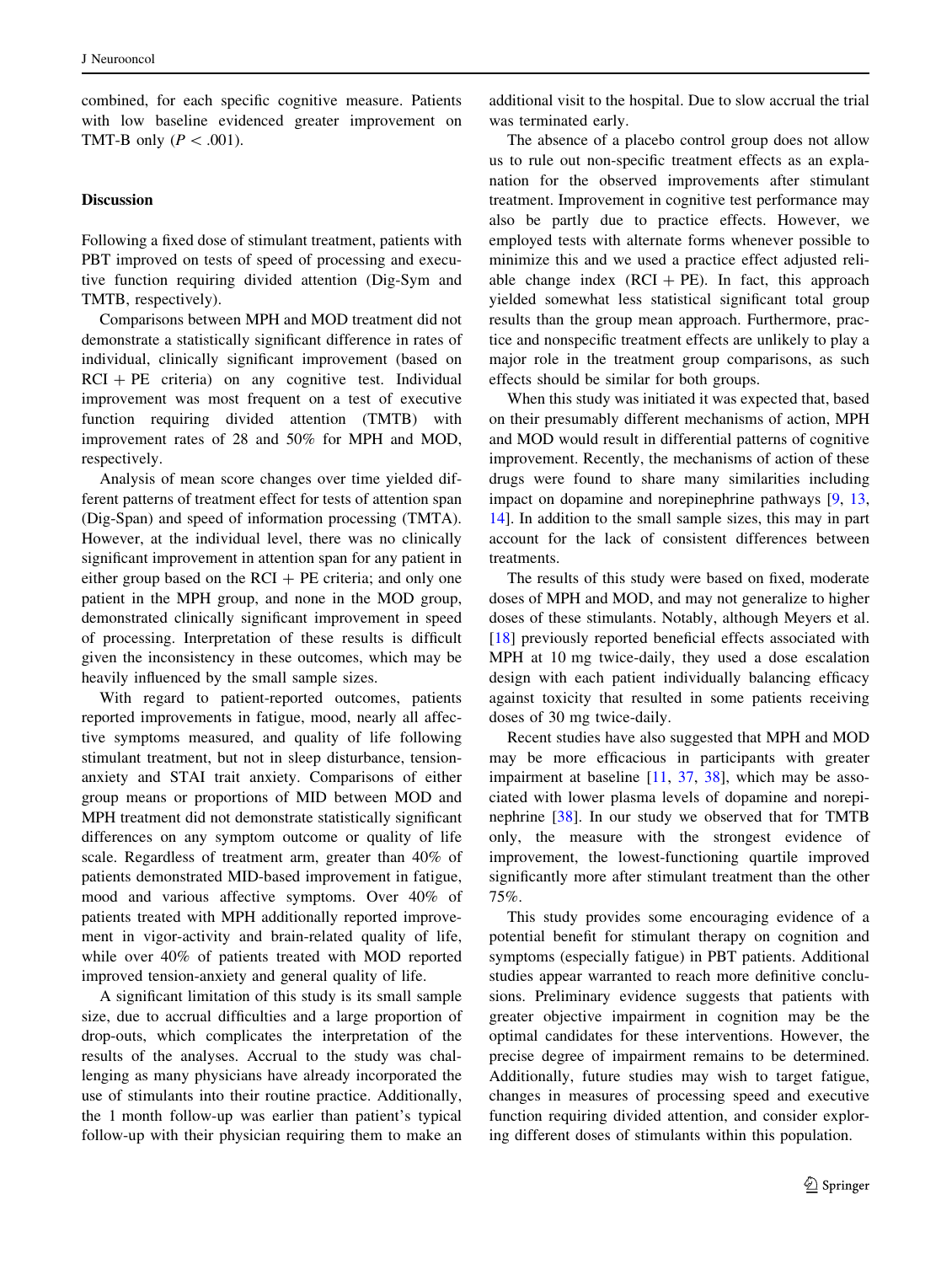<span id="page-7-0"></span>

|                               |                                        | T1 MPH           | T <sub>2</sub> MPH | size MPH<br>Sample | T1 MOD            | T <sub>2</sub> MOD | size MOD<br>Sample | ANCOVA<br>RM- | $RCI + PE / MID$<br>improvement |                                        | Fisher's<br>exact |
|-------------------------------|----------------------------------------|------------------|--------------------|--------------------|-------------------|--------------------|--------------------|---------------|---------------------------------|----------------------------------------|-------------------|
|                               | Measure                                | Mean<br>(SD)     | Mean<br>(SD)       | z                  | Mean<br>(GD)      | Mean<br>(SD)       | z                  | Α,            | $\%$ (N)<br><b>MPH</b>          | $\%$ (N)<br>NOD                        | P,                |
| Cognitive tests               | Dig-Span                               | $-0.29$ $(1.25)$ | $-0.31(1.20)$      | ە                  | (0.86)<br>$-0.27$ | $-0.67(1.13)$      |                    | $0.05*$       | $\overline{0}$                  | $\circ$                                | ΝÁ                |
|                               | $Diag-Sym$                             | $-0.79(1.05)$    | $-0.42$ (1.25)     | ⊵                  | (1.27)<br>$-1.13$ | $-1.13(1.57)$      |                    | 0.29          | 11(2)                           | $\circledcirc$                         | 00.1              |
|                               | TMTA                                   | $-1.16(3.04)$    | $-2.10(6.72)$      | ⊵                  | (4.34)<br>$-5.25$ | 3.71 (4.11)        |                    | $0.05*$       | 5(1)                            | $\begin{pmatrix} 0 \\ 0 \end{pmatrix}$ | 00.1              |
|                               | TMTB                                   | $-3.29$ $(7.56)$ | $-0.74(2.95)$      | $\frac{8}{2}$      | $-7.67(7.34)$     | $-5.81(6.62)$      |                    | 0.27          | 28(5)                           | 50 (2)                                 | 0.56              |
|                               | HVLT-R IR                              | $-1.24(2.10)$    | $-1.17(2.15)$      | $\frac{8}{2}$      | (1.94)<br>$-2.78$ | 3.13 (1.86)        |                    | 0.30          | 6(1)                            | $0\ (0)$                               | 00.1              |
|                               | HVLT-R DR                              | $-1.19(2.04)$    | $-0.89(2.02)$      | $\frac{8}{18}$     | (2.53)<br>$-4.02$ | (2.99)<br>3.34     |                    | 0.65          | $\circ$                         | (0)                                    | $N\mathcal{A}$    |
|                               | HVLT-R DRecog                          | $-0.52(1.23)$    | $-0.89(1.71)$      | $\frac{8}{18}$     | $-0.56$ $(1.37)$  | 2.55 (1.30)        |                    | 0.16          | 6(1)                            | $\circ$                                | 0.100             |
|                               | COWA                                   | $-0.46$ $(1.26)$ | $-0.72(1.19)$      | $\frac{8}{2}$      | $-0.89(0.89)$     | $-1.48(0.67)$      |                    | 0.20          | $\circ$                         | (0)                                    | $N\mathcal{A}$    |
|                               | Peg-D                                  | $-2.72(3.43)$    | $-3.02(6.46)$      | ⊵                  | 8.80 (12.35)      | $-9.71(12.70)$     |                    | 0.55          | 11(2)                           | (0)                                    | 0.00              |
|                               | $Peg$ -ND                              | $-1.90(2.04)$    | $-1.74(2.65)$      | $\overline{5}$     | $-6.36(11.41)$    | (2.68)<br>$-0.82$  |                    | 0.82          | 16(3)                           | $\circ$                                | 00.1              |
| Symptom measures <sup>2</sup> | BFI Total <sup>a</sup>                 | 37.84 (21.61)    | 28.84 (17.20)      | ⊵                  | 49.40 (21.17)     | 45.60 (23.65)      |                    | 0.18          | 42(8)                           | 60(3)                                  | 0.63              |
|                               | POMS-Fat <sup>a</sup>                  | 12.95 (6.86)     | 8.58 (6.24)        | ⊇                  | 15.40(5.03)       | (0.80C.46)         |                    | 0.77          | 53 (10)                         | 40(2)                                  | 00.1              |
|                               | POM-Vig                                | 13.68 (7.56)     | 16.42 (7.09)       | $\overline{9}$     | (2.20)(9.26)      | (3.00(7.18))       |                    | 0.32          | 53 (10)                         | 20(1)                                  | 0.33              |
|                               | BSDS Sleep <sup>a</sup>                | 21.79 (12.28)    | 19.00 (9.06)       | $\overline{5}$     | 25.60 (7.02)      | 25.20 (9.20)       |                    | 0.24          | 26(5)                           | 20(1)                                  | 00.1              |
|                               | $\mathbf{BDI}\text{-}\Pi^{\mathrm{a}}$ | 13.32 (8.59)     | 8.16 (5.73)        | $\overline{5}$     | 12.60 (11.15)     | 7.00 (6.08)        |                    | 0.72          | 53 (10)                         | 40(2)                                  | 00.1              |
|                               | STAI-State <sup>a</sup>                | 36.68 (10.63)    | 33.08 (7.27)       | $\overline{9}$     | 37.25 (10.21      | 35.00 (11.18)      |                    | 0.80          | 42(8)                           | 40(2)                                  | 1.00              |
|                               | STAI-Trait <sup>a</sup>                | 38.45 (11.54)    | 36.42 (9.79)       | $\overline{9}$     | 35.20 (7.22)      | 34.00 (6.20)       |                    | 0.94          | $\circ$                         | $\circ$                                | N/A               |
|                               | POMS-Conf <sup>a</sup>                 | 10.84(5.17)      | 7.00(3.82)         | $\overline{9}$     | 10.60(5.13)       | 7.80 (4.15)        |                    | 0.59          | 68 (13)                         | 40(2)                                  | 0.33              |
|                               | POMS-Ten <sup>a</sup>                  | 10.95 (6.75)     | 10.11 (6.25)       | ⊵                  | $(1.00 \ (2.74)$  | 6.60(3.29)         |                    | 0.09          | 26(5)                           | 60(3)                                  | 0.29              |
|                               | POMS-Depr <sup>a</sup>                 | 13.05 (11.58)    | 8.42 (8.06)        | $\overline{0}$     | 9.80 (1.79)       | 4.80 (3.70)        |                    | 0.40          | 42(8)                           | 60(3)                                  | 0.63              |
|                               | $POMS-Anga$                            | 9.11 (8.55)      | 6.21 (6.70)        | $\overline{0}$     | 6.80(4.92)        | 4.40(2.61)         |                    | 0.86          | 42(8)                           | $40(2)$                                | 1.00              |
|                               | FACT-G                                 | 76.62 (14.55)    | 82.16 (12.73)      | ⊇                  | 78.20 (16.32)     | 83.00 (19.47)      |                    | 0.98          | 21(4)                           | 60(3)                                  | 0.27              |
|                               | FACT-BR                                | 47.42 (10.63)    | 52.68 (9.83)       | $\overline{0}$     | 47.40 (16.32)     | 50.80 (15.06)      |                    | 0.61          | 42(8)                           | 20(1)                                  | 0.61              |
|                               | FACT-TOT                               | 124.04 (22.40)   | 134.95 (19.72)     | $\overline{19}$    | (25.60(31.88))    | 133.80 (34.30)     | 5                  | 0.76          | 37(7)                           | 40(2)                                  | 00.1              |

<sup>a</sup> Higher score indicates evaluated as worse Higher score indicates evaluated as worse

 $^{2}$  Raw scores are shown for the symptom measures  $\epsilon$  Raw scores are shown for the symptom measures

applicable (no improvers), Abbreviations of measures: see Table [1](#page-2-0)

<sup>1</sup> Raw scores were converted to standardized Z-scores based on published normative data Raw scores were converted to standardized Z-scores based on published normative data

 $P < .05$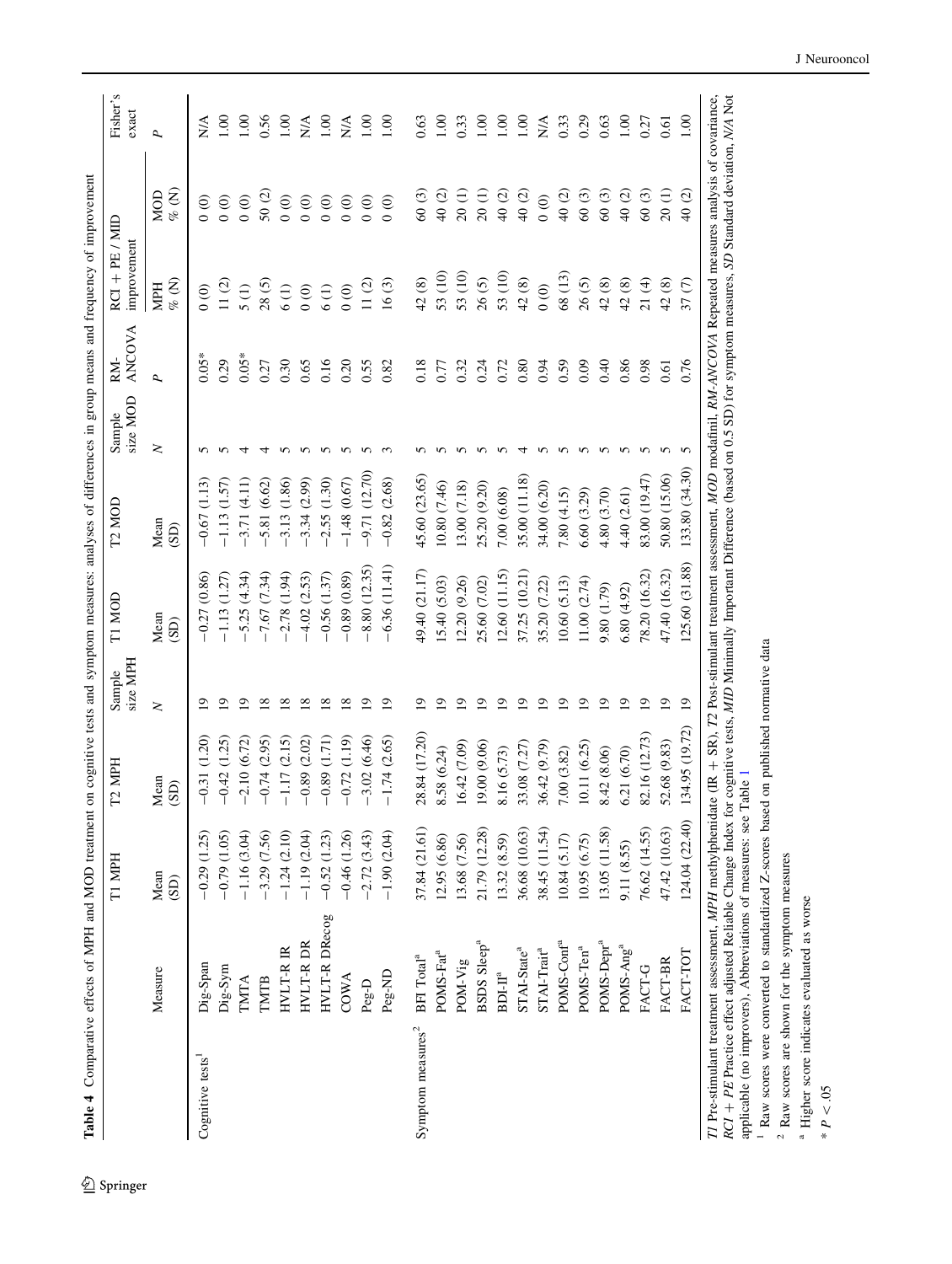### <span id="page-8-0"></span>References

- 1. Taphoorn MJ, Klein M (2004) Cognitive deficits in adult patients with brain tumours. Lancet Neurol 3:159–168
- 2. Gehring K, Aaronson NK, Taphoorn MJ, Sitskoorn MM (2010) Interventions for cognitive deficits in patients with a brain tumor: an update. Exp Rev Anticancer Ther 10:1779–1795. doi[:10.1586/](http://dx.doi.org/10.1586/era.10.163) [era.10.163](http://dx.doi.org/10.1586/era.10.163)
- 3. Volkow ND, Fowler JS, Wang G, Ding Y, Gatley SJ (2002) Mechanism of action of methylphenidate: insights from PET imaging studies. J Atten Disord 6(Suppl 1):S31–S43
- 4. Hannestad J, Gallezot JD, Planeta-Wilson B, Lin SF, Williams WA, van Dyck CH, Malison RT, Carson RE, Ding YS (2010) Clinically relevant doses of methylphenidate significantly occupy norepinephrine transporters in humans in vivo. Biol Psych 68:854–860. doi[:10.1016/j.biopsych.2010.06.017](http://dx.doi.org/10.1016/j.biopsych.2010.06.017)
- 5. Berridge CW, Devilbiss DM (2011) Psychostimulants as cognitive enhancers: the prefrontal cortex, catecholamines, and attention-deficit/hyperactivity disorder. Biol Psychiatry 69:e101–e111. [10.1016/j.biopsych.2010.06.023](http://dx.doi.org/10.1016/j.biopsych.2010.06.023)
- 6. Auriel E, Hausdorff JM, Giladi N (2009) Methylphenidate for the treatment of Parkinson disease and other neurological disorders. Clin Neuropharmacol 32:75–81. doi:[10.1097/WNF.0B013E318](http://dx.doi.org/10.1097/WNF.0B013E318170576C) [170576C](http://dx.doi.org/10.1097/WNF.0B013E318170576C)
- 7. Siddall OM (2005) Use of methylphenidate in traumatic brain injury. Ann Pharmacother 39:1309–1313. doi:[10.1345/aph.1E637](http://dx.doi.org/10.1345/aph.1E637)
- 8. Repantis D, Schlattmann P, Laisney O, Heuser I (2010) Modafinil and methylphenidate for neuroenhancement in healthy individuals: a systematic review. Pharmacol Res 62:187–206. doi:[10.](http://dx.doi.org/10.1016/j.phrs.2010.04.002) [1016/j.phrs.2010.04.002](http://dx.doi.org/10.1016/j.phrs.2010.04.002)
- 9. Volkow ND, Fowler JS, Logan J, Alexoff D, Zhu W, Telang F, Wang GJ, Jayne M, Hooker JM, Wong C, Hubbard B, Carter P, Warner D, King P, Shea C, Xu Y, Muench L, Apelskog-Torres K (2009) Effects of modafinil on dopamine and dopamine transporters in the male human brain: clinical implications. JAMA 301:1148–1154. doi:[10.1001/jama.2009.351](http://dx.doi.org/10.1001/jama.2009.351)
- 10. Turner DC, Robbins TW, Clark L, Aron AR, Dowson J, Sahakian BJ (2003) Cognitive enhancing effects of modafinil in healthy volunteers. Psychopharmacol (Berl) 165:260–269. doi[:10.1007/](http://dx.doi.org/10.1007/s00213-002-1250-8) [s00213-002-1250-8](http://dx.doi.org/10.1007/s00213-002-1250-8)
- 11. Muller U, Steffenhagen N, Regenthal R, Bublak P (2004) Effects of modafinil on working memory processes in humans. Psychopharmacol (Berl) 177:161–169. doi[:10.1007/s00213-004-1926-3](http://dx.doi.org/10.1007/s00213-004-1926-3)
- 12. Walsh JK, Randazzo AC, Stone KL, Schweitzer PK (2004) Modafinil improves alertness, vigilance, and executive function during simulated night shifts. Sleep 27:434–439
- 13. Young JW, Geyer MA (2010) Action of modafinil–increased motivation via the dopamine transporter inhibition and D1 receptors? Biol Psychiatry 67:784–787. doi:[10.1016/j.biopsych.](http://dx.doi.org/10.1016/j.biopsych.2009.12.015) [2009.12.015](http://dx.doi.org/10.1016/j.biopsych.2009.12.015)
- 14. Minzenberg MJ, Watrous AJ, Yoon JH, Ursu S, Carter CS (2008) Modafinil shifts human locus coeruleus to low-tonic, high-phasic activity during functional MRI. Science 322:1700–1702. doi: [10.1126/science.1164908](http://dx.doi.org/10.1126/science.1164908)
- 15. Brown JN, Howard CA, Kemp DW (2010) Modafinil for the treatment of multiple sclerosis-related fatigue. Ann Pharmacother 44:1098–1103. doi:[10.1345/aph.1M705](http://dx.doi.org/10.1345/aph.1M705)
- 16. Cooper MR, Bird HM, Steinberg M (2009) Efficacy and safety of modafinil in the treatment of cancer-related fatigue. Ann Pharmacother 43:721–725. doi:[10.1345/aph.1L532](http://dx.doi.org/10.1345/aph.1L532)
- 17. Weitzner MA, Meyers CA, Valentine AD (1995) Methylphenidate in the treatment of neurobehavioral slowing associated with cancer and cancer treatment. J Neuropsyc Clin Neurosci 7:347–350
- 18. Meyers CA, Weitzner MA, Valentine AD, Levin VA (1998) Methylphenidate therapy improves cognition, mood, and function of brain tumor patients. J Clin Oncol 16:2522–2527
- 19. Kaleita TA, Wellisch DK, Graham CA, Steh B, Nghiemphu P, Ford JM, Lai A, Peak S, Cloughesy TF (2006) Pilot study of modafinil for treatment of neurobehavioral dysfunction and fatigue in adult patients with brain tumors. J Clin Oncol 24:1503
- 20. Butler JM Jr, Case LD, Atkins J, Frizzell B, Sanders G, Griffin P, Lesser G, McMullen K, McQuellon R, Naughton M, Rapp S, Stieber V, Shaw EG (2007) A phase III, double-blind, placebocontrolled prospective randomized clinical trial of d-threomethylphenidate HCl in brain tumor patients receiving radiation therapy. Int J Radiat Oncol Biol Phys 69:1496–1501
- 21. Minton O, Richardson A, Sharpe M, Hotopf M, Stone PC (2011) Psychostimulants for the management of cancer-related fatigue: a systematic review and meta-analysis. J Pain Symptom Manage 41:761–767. doi[:10.1016/j.jpainsymman.2010.06.020](http://dx.doi.org/10.1016/j.jpainsymman.2010.06.020)
- 22. Portela MA, Rubiales AS, Centeno C (2011) The use of psychostimulants in cancer patients. Curr Opin Support Palliat Care 5:164–168. doi[:10.1097/SPC.0b013e3283462ff3](http://dx.doi.org/10.1097/SPC.0b013e3283462ff3)
- 23. Lasheen W, Walsh D, Mahmoud F, Davis MP, Rivera N, Khoshknabi DS (2010) Methylphenidate side effects in advanced cancer: a retrospective analysis. Am J Hosp Palliat Care 27:16–23. doi:[10.1177/1049909109345145](http://dx.doi.org/10.1177/1049909109345145)
- 24. Fernandez F, Adams F (1986) Methylphenidate treatment of patients with head and neck cancer. Head Neck surg 8:296–300
- 25. Bruera E, Miller MJ, Macmillan K, Kuehn N (1992) Neuropsychological effects of methylphenidate in patients receiving a continuous infusion of narcotics for cancer pain. Pain 48:163–166
- 26. Gagnon B, Low G, Schreier G (2005) Methylphenidate hydrochloride improves cognitive function in patients with advanced cancer and hypoactive delirium: a prospective clinical study. J psychiatry Neurosci 30:100–107
- 27. Mar Fan HG, Clemons M, Xu W, Chemerynsky I, Breunis H, Braganza S, Tannock IF (2008) A randomised, placebo-controlled, double-blind trial of the effects of d-methylphenidate on fatigue and cognitive dysfunction in women undergoing adjuvant chemotherapy for breast cancer. Support Care Cancer 16:577–583. doi[:10.1007/s00520-007-0341-9](http://dx.doi.org/10.1007/s00520-007-0341-9)
- 28. Kohli S, Fisher SG, Tra Y, Adams MJ, Mapstone ME, Wesnes KA, Roscoe JA, Morrow GR (2009) The effect of modafinil on cognitive function in breast cancer survivors. Cancer 115: 2605–2616. doi:[10.1002/cncr.24287](http://dx.doi.org/10.1002/cncr.24287)
- 29. Lundorff LE, Jonsson BH, Sjogren P (2009) Modafinil for attentional and psychomotor dysfunction in advanced cancer: a double-blind, randomised, cross-over trial. Palliat Med 23:731–738. doi[:10.1177/0269216309106872](http://dx.doi.org/10.1177/0269216309106872)
- 30. Blackhall L, Petroni G, Shu J, Baum L, Farace E (2009) A pilot study evaluating the safety and efficacy of modafinal for cancerrelated fatigue. J Palliat Med 12:433–439. doi:[10.1089/jpm.](http://dx.doi.org/10.1089/jpm.2008.0230) [2008.0230](http://dx.doi.org/10.1089/jpm.2008.0230)
- 31. Chelune GJ, Naugle RI, Luders H, Sedlak J, Awad IA (1993) Individual change after epilepsy surgery: practice effects and base-rate information. Neuropsychology 7:41–52
- 32. Wechsler D (1997) Wechsler adult intelligence scale III. Psychological Corporation, San Antonio
- 33. Benedict RH, Zgaljardic DJ (1998) Practice effects during repeated administrations of memory tests with and without alternate forms. J Clin Exp Neuropsychol 20:339–352
- 34. Ruff R, Light R, Parker S (1996) Visuospatial learning: ruff light trail learning test. Arch Clin Neuropsychol 11:313–327
- 35. Levine AJ, Miller EN, Becker JT, Selnes OA, Cohen BA (2004) Normative data for determining significance of test-retest differences on eight common neuropsychological instruments. Clin Neuropsychol 18:373–384
- 36. Norman GR, Sloan JA, Wyrwich KW (2003) Interpretation of changes in health-related quality of life: the remarkable universality of half a standard deviation. Med Care 41:582–592. doi: [10.1097/01.MLR.0000062554.74615.4C](http://dx.doi.org/10.1097/01.MLR.0000062554.74615.4C)